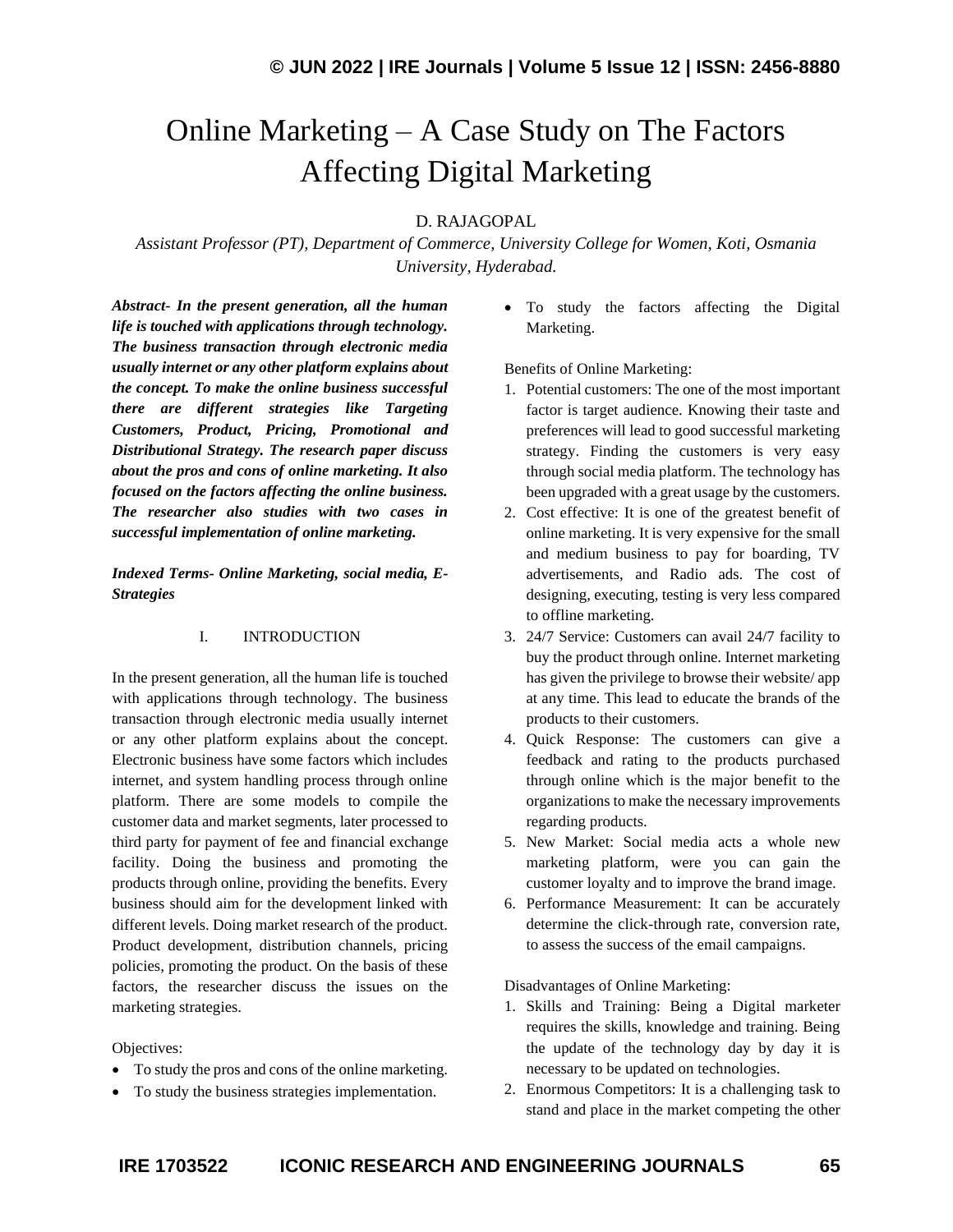organizations. If the marketer plans for global market then it is a risky task.

- 3. Privacy and Security issues: The online marketing totally depends on internet, it may bring the threat to the privacy of the customers' data. The organizations has to compile the rules of the data protection. Integrated system as to be implemented to protect the data from the hackers.
- 4. Negative Publicity: Negative comments are the main disadvantage of the online marketing which spread easily with in no time. A single negative comment reflects on the company's brand and its reputation. Moreover social media platform are more risky then off line marketing.
- 5. Duplication of the strategies: There is chance of getting companies strategies to be copied by other organizations. Privacy can be seen among competitors.
- 6. Time consumption: It is one of the disadvantage of online marketing. Unorganized tactics and improper strategies consume lot of time. It leads to the negative outcomes. The proper planning and proper strategies have to be focused before entering into online marketing.

## II. FACTORS

- Target Audience: The first and foremost factor that influence the digital marketing strategy is target audience. This raise the questions like (a) who will be the audience. (b) Customer Preferences, (c) Expectations, (d) How to target them? (d) What strategies have to be implemented?
- Determining the Budget: It is very important before the start of digital marketing companies. A budget range will helps you to find the appropriate company according to your taste and preference, also to save time.
- Online Research: It is very important to select the company and brands available in the digital market. There are many established agencies to publicize their work on their websites.
- Content Quality: A quality image will definitely do the job. Info-graphics speaks more than text. We need to educate the people with the products

offered by the company. Hence a catchy puchline & description helps to attract the customers.

- Follow up: A client is hard to get today among different competitors. Organization need to concentrate more on this factor to give the perfection. Need to be proactive and smart to grab the customers and also need to inspect the factors affecting digital marketing implementations.
- Website: Company website is one of the essential platform to raise your sales and impress the customers with the products, services, and other updates of the products. Website should be informative with a clear layout. Strong branding design and content.
- Social Media: It helps the business organization to promote the products through social media platform. It is the new trend which help the marketer to get the customers in no period of time. The data can be easily get from the social media platform like instagram, facebook, and google search engine. By this we can target our customers.
- Video Marketing: It is an essential part of the website during the technological advanced society. The search engines providing the free video making applications. Were, it can be utilized for promoting the products in video form. Videos have the ability to show clearly about the products. And most the people are interested to watch 1 minute video than reading a page full of text.

Successful Implementation of Digital Marketing: A Case Study.

• Amazon:

Amazon is one of the leading companies with ecommerce. Most of the customer have trust on the Amazon as a retailer. The company has been working to increase its business. These days more than 40% of Amazon smartphones visits originate from its mobile application, and rest of them visits the website. Application user's makes up 85% of the mobile time spent on Amazon, according to Internet Retailer. People spent more than 12 billion minutes per month using Amazon application and shown with a better